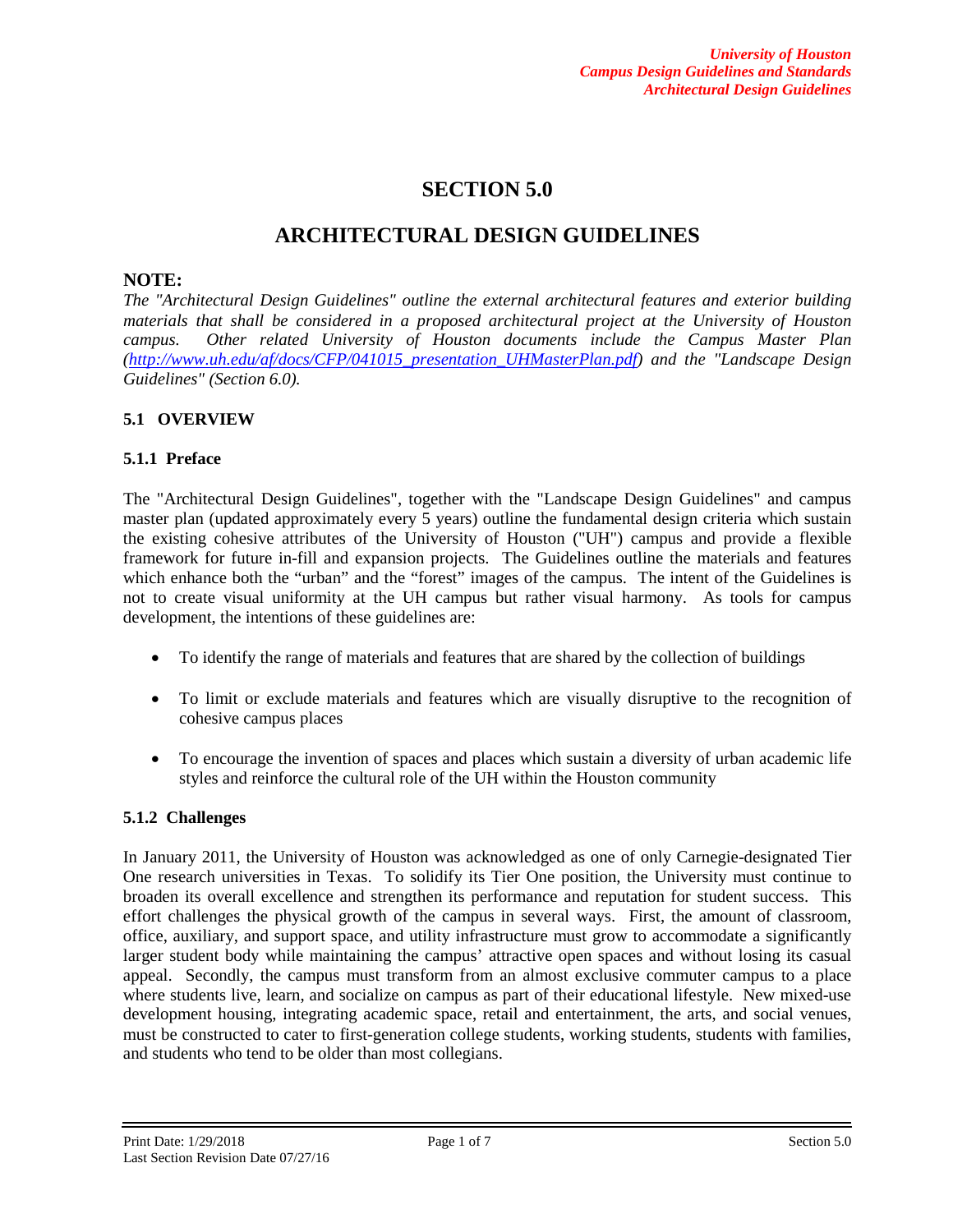

#### **5.1.3 Campus Context**

Viewed as a whole, the UH campus is a clearly identifiable "place" within the Houston landscape. Recognized by its clusters of large, institutional buildings grouped within a park-like setting, the campus appears as a unique environment set between the surrounding residential landscape on the south and west and the freeway and industrial districts on the north and east. At its perimeter, the visual recognition of the campus is primarily a result of three conditions. First, the scale of the campus buildings, as a group, contrasts with the surrounding urban context. Second, the building clusters within the campus are predominantly finished with masonry, stone, or concrete in buff colors. Third, these buildings are sited in a contiguous park-like setting dotted by large open parking areas. These common attributes of scale, materials, and setting define the visual framework that forms the campus image at UH.

In addition to its overall institutional form, the campus is enhanced by the presence of architectural and landscape features that encourage and orient pedestrian movements. Throughout the campus, this collection of plazas, courtyards, sculptures, terraces, loggias, woods and lawns, etc., establishes an "urban forest" quality that is distinctive to the UH Campus. While these architectural and landscape features may sometimes be obscured or isolated, they are, nonetheless, significant visual attributes that define the campus as a "public urban university."





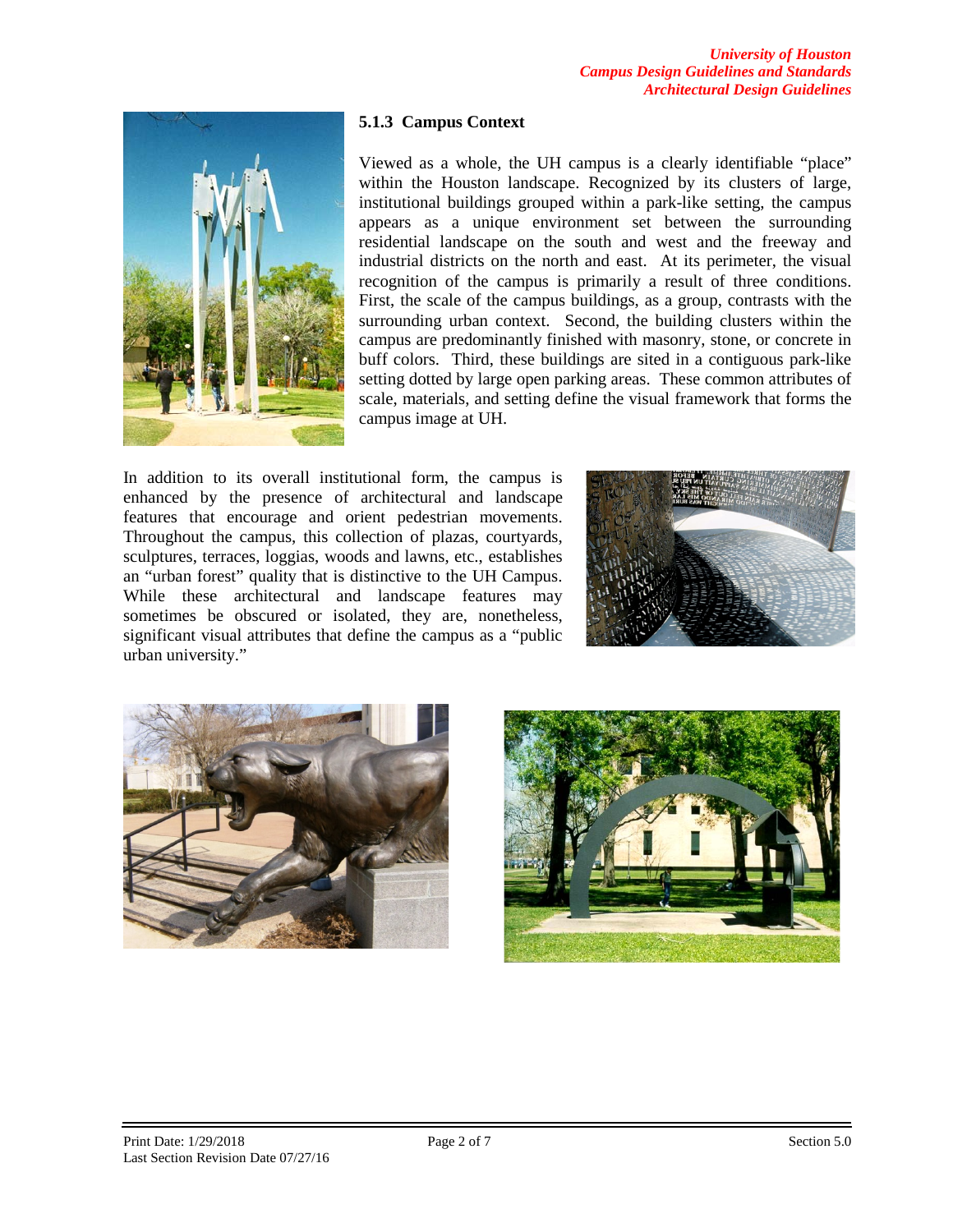A unique quality of the UH campus is the commitment to public art in the form of environmental sculpture. The extent and quality of sculpture integrated into the entire campus is a wonderful characteristic that must be embraced and continued in the development of the expanded campus. Whether found in large open areas at the visual terminus of a formal pedestrian way, along the side of a walkway among trees, or in buildings the public art enriches and enhances the campus experience.

# **5**.**2 APPEARANCE AND ARCHITECTURAL FEATURES**

### **5.2.1 Permanence**

One characteristic of an institution is a pervasive sense of permanence. This may be achieved through building materials, size and shape of buildings, quality of master planning, architectural design quality, and site and building maintenance. Metal buildings, for example, although appropriate for industrial settings and even as temporary facilities, do not fit on the UH campus. The economic investment traditionally assumed in a university demands enduring materials. Likewise, to acquire enduring materials requires adequate economic investment in the structure and the quality of design.

### **5.2.2 Color Palette**

A simple, consistent color palette can do more to provide a sense of visual unity across a campus than any other element. It is closely tied, of course, to the actual materials but a variety of materials and textures can be unified by sharing a common color. The basic color palette was set with the six buildings of the original campus plan. These buildings were constructed with what at the time were "regional materials" (i.e., Texas shell limestone and clay tile roofs). Other key colors were the soft gray of cast aluminum and the patina green or dark brown of weathered copper. As more contemporary structures are built, exterior finishes recall the palette of the historic early days of UH.

- Walls should be a light warm beige or buff.
- Pitched roofs should be terra cotta (brownish/orange) or copper patina green.
- Window framing should be a natural metal color chosen from a range from clear anodized to zinc gray.
- Glass shall be nominally clear-without mirror finish. FP&C will consider the use of tinted or fritted glass when necessary to meet the requirements of the energy code.

A related color theme is the strong greens of the landscaping that are a key to the overall "urban forest" appearance of the campus. The predominance of lighter colors or tones in the buildings contrasts nicely with the darker, richer colors and shadows of the landscape. Occasional accents of color in plants or sculpture are preferable to bright colors on the buildings.



**Original Color Palette**

The use of colors in the brickwork on the Music Building, albeit tasteful and in keeping with the palette, is perhaps the extreme limit for this campus. Similarly, the red tile on the Science Engineering and Research Classroom auditorium establishes the limit for accents, both in quantity and intensity of color,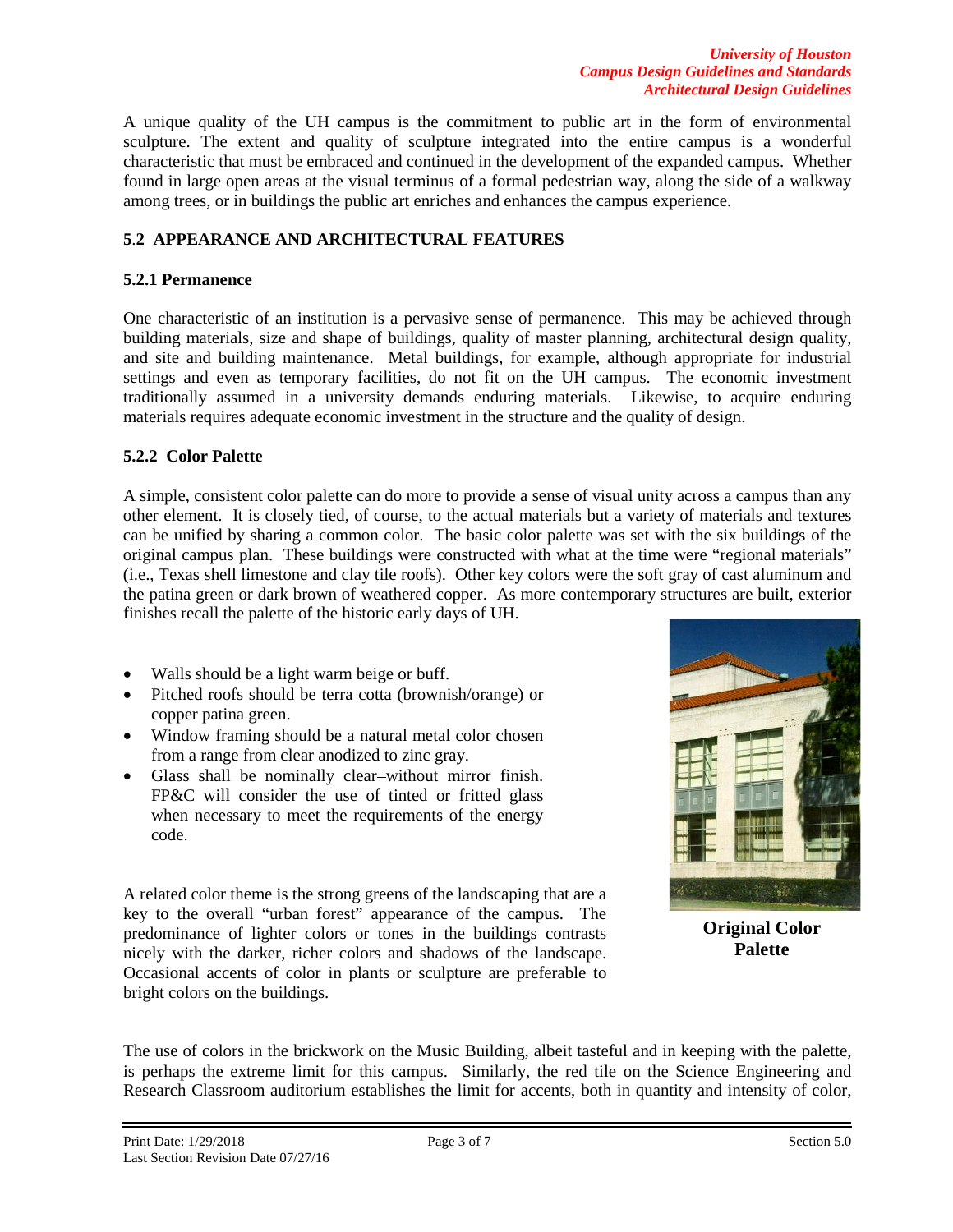#### *University of Houston Campus Design Guidelines and Standards Architectural Design Guidelines*

for this campus. On the other hand, the same buff brick has been used on many buildings but by varying the color of the mortar, or by blending with other brick shades, the overall tone of the walls is varied noticeably while remaining within the "family" concept. Recent construction has incorporated, in small areas, the use of red on an interior face of spandrel glass, which provides a bold and low-maintenance splash of color.



**Detail of materials in dormitory group Brick colors in Moores' Music School**



**Variety of wall surfaces achieved through different mortar joints** 

# **5.2.3 Massing and Scale**

The original UH campus core buildings were thinner in cross-section than contemporary buildings due to design constraints for natural ventilation versus air conditioning today. The older buildings have pitched roofs, at least over segments of the buildings, if not totally, whereas modern structures have broader footprints less suitable to pitched roofs. The predominant massing of later buildings is based on geometric proportioning with flat roofs and parapets and using modulation of surfaces and fenestration or interplay of simple geometric shapes to establish variations in the façades and to express plan features.

- New buildings should respond to the predominant massing and strategy of the surrounding buildings.
- In all cases, designs should contribute to the human scale and proportions of a pedestrian-oriented campus.
- The creation and definition of open spaces is a key strategy for the UH campus. New buildings should be designed to enhance and frame public spaces, malls, and courtyards.
- Buildings must be designed as part of the campus as a whole and as part of the local precinct—the local system of open spaces and linkages. They will not be standalone icons set apart in a field.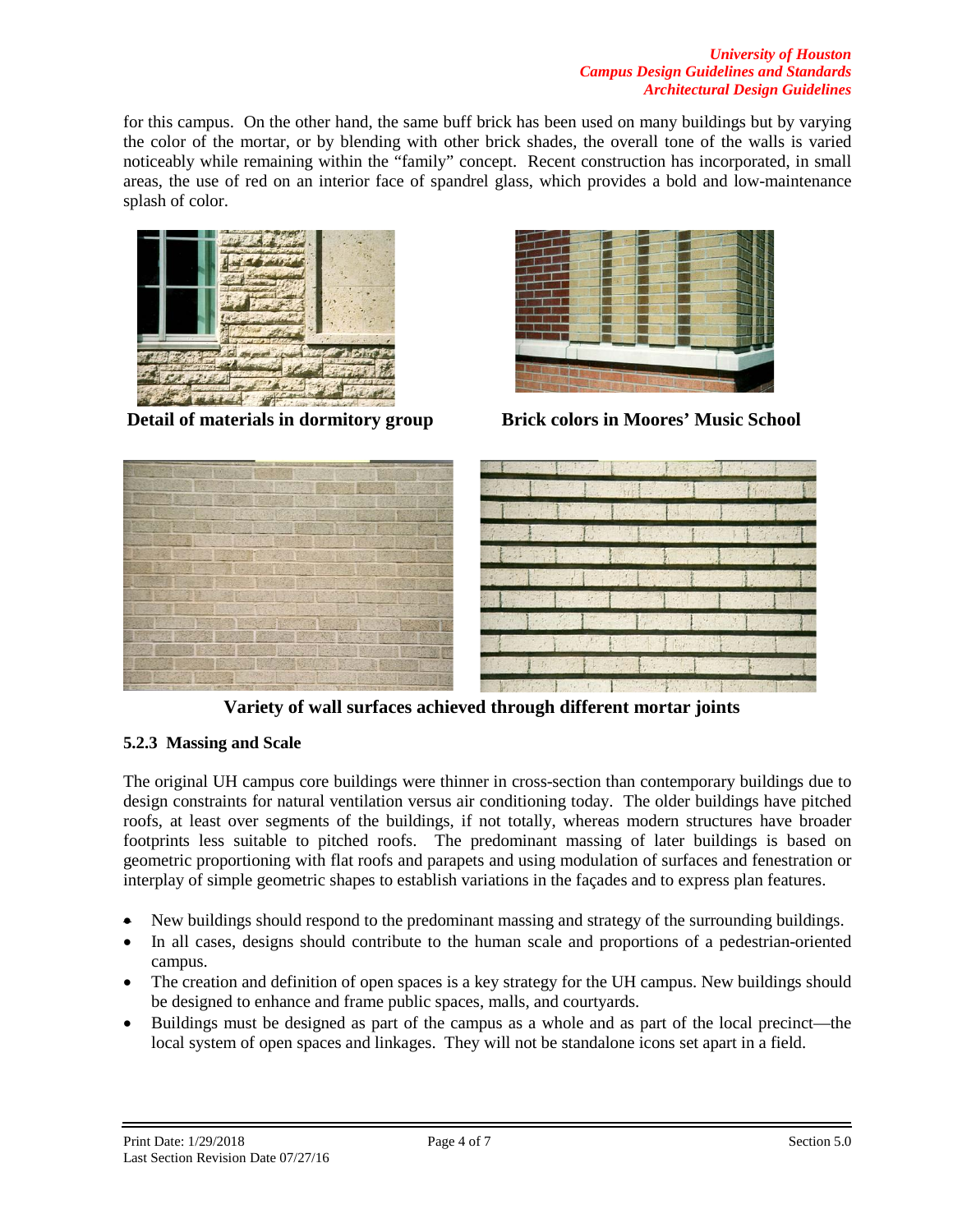#### **5.2.4 Height**

The campus is populated by low-rise (2-3 story) to medium-rise (7-10 story) buildings, with the only exception being the 18 story Moody Towers residence halls. This is appropriate to the "urban forest" setting and the perceived density of the historic center of the campus. The university does not attempt to meet the strict LEED criteria of a minimum 60,000 GSF of development per acre, but is steadily improving its density. All new buildings will be a minimum of 4 stories tall, and parking lots will be replaced by parking structures in order to use land more efficiently. As a general rule however, buildings should remain at or below the 75-foot height that is used in building codes as the threshold for application of high-rise building safety requirements.

### **5.2.5 "Monumental" or "Fabric"**

The primary focus of these guidelines is to enhance the notion of a "family of buildings," i.e., that the collection of buildings, considering all variations of style, size, function, and age, should share a common visual vocabulary and appear related without stifling architectural innovation. In general, each individual building should first establish its identify within the greater whole of the campus fabric and then present its individual identity. Visually speaking, all new buildings should contribute as supporting members of the campus image and as components of the network of public spaces. Unique "object" buildings, which in their architectural expression or form are aberrant from the campus norm, will not be allowed.

However, there is a place for, indeed, a need for the occasional "monumental" building to give focus or visual delight within an area of the campus. "Monumental" buildings are those which occupy prominent positions, such as at the end of a quadrangle (E. Cullen), or a major axis (Architecture), or a corner of the campus (Center for Public Broadcasting). The massing and architectural details of these buildings should belong to the campus family but may be more dramatic in keeping with their function and location. "Fabric" buildings, in contrast, are visually subordinate, require less detailing, and whose massing can be simpler. However, these buildings should still be fine and handsome in appearance.

## **5.2.6 Loggias**

Some of the harsh aspects of the Gulf Coast region are the semi-tropical climatic conditions of hot sun, heavy downpours, and high humidity. The architecture of the original core campus buildings and many of the later modernist buildings does not include covered walkways, either freestanding or as part of the building. However, some of the buildings do include this element, which is a fine feature for protecting pedestrians from this climate. Well-lit walkways are a security enhancement at night as well. Loggias are recommended for all new facilities and for retrofit studies as well. Eventually, large areas of the campus could be linked with a series of colonnades tied to loggias or similar features. Therefore, buildings are encouraged to provide recognizable features such as loggias or overhangs or porches, which support pedestrian movements across campus.



 $P_1: A \rightarrow I \rightarrow A$  of  $A$  and  $A$  of  $A$  of  $B$  and  $B$  of  $B$  of  $B$  of  $B$  of  $B$  of  $A$  section  $S$ . **Existing Loggias at Agnes Arnold Hall, PG Hoffman, Science Engineering Classroom**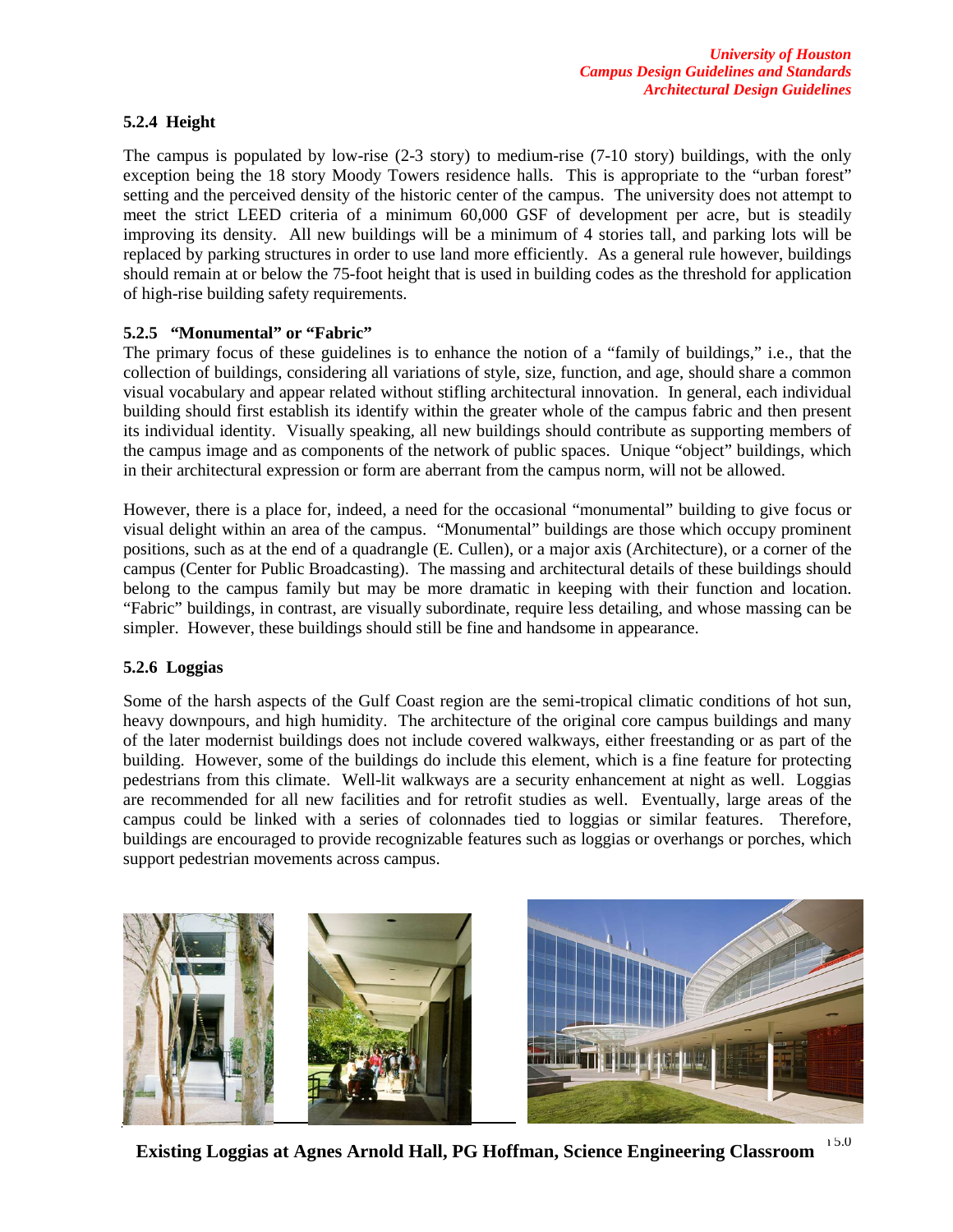#### **5.2.7 Entrances**

A feature of older structures is the clarity of where the entrances are. Whether a symmetrically balanced façade or an asymmetrical design, the entrances were obvious, either through prominent appendages or dramatic recesses and overhangs. Many of the modern buildings on campus subordinate the entrance within the geometry and massing to the degree of its being difficult to locate. Architects are encouraged to seek ways to provide visual clues to the entrances. Entrances should be prominently defined as part of the architectural statement of the façade.



**Examples of Well-Defined Entrances**

## **5.2.8 Special Details**

Architects are encouraged to include special elements of interest or delight in the exterior façades. The following are a few ideas:

• Dedication plaques and cornerstones, common on older buildings around campus, are also required on new construction and significant renovation. Refer to Section 10: Wayfinding for dedication plaque requirements.